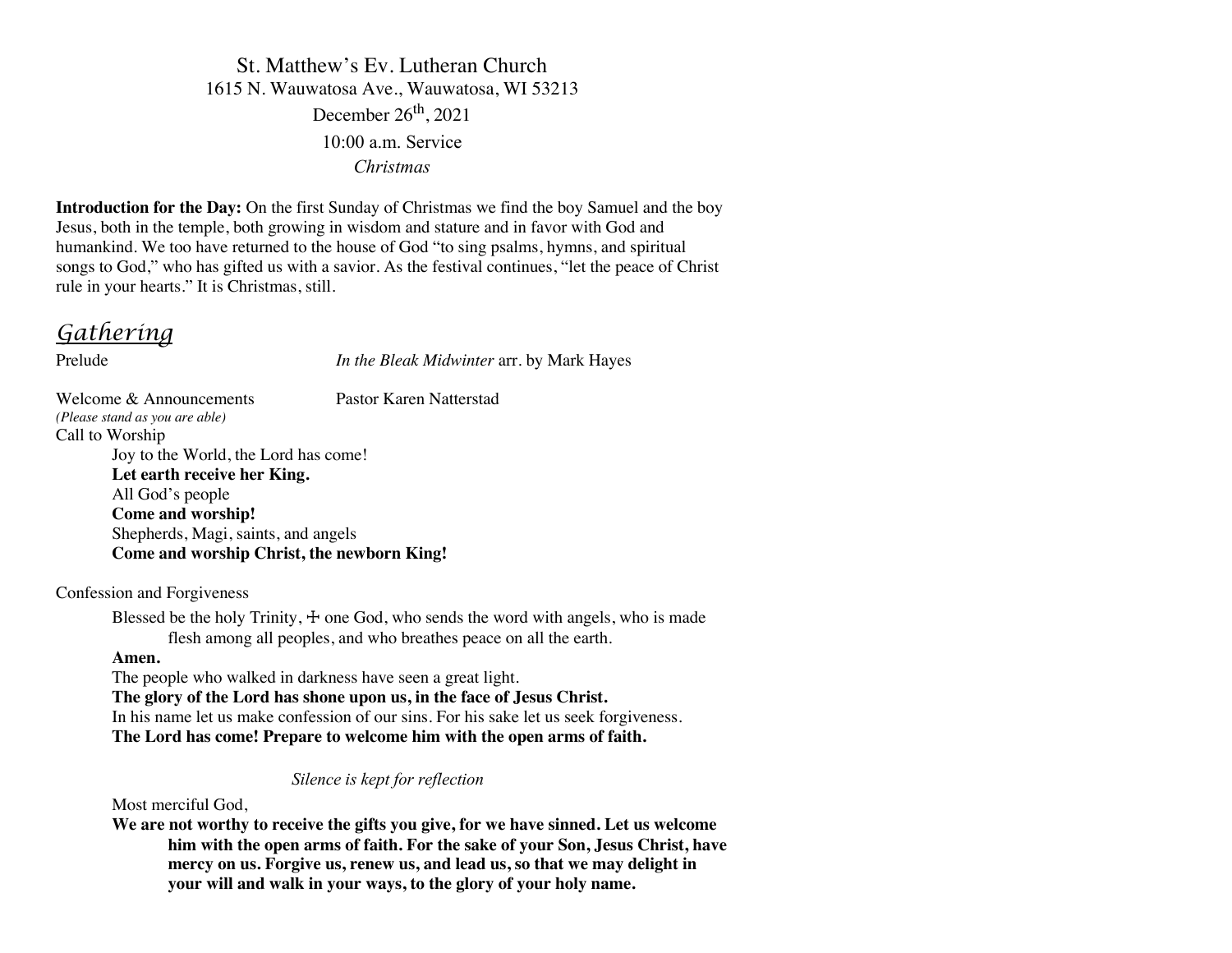I bring you good news of great joy for all people: God has come among us in the child born of Mary, Christ the Lord. In Christ your sins are forgiven and you are clothed in peace.

**The glory of the Lord has shone upon us, in the face of Jesus Christ. Amen.**

## Gathering Hymn **#275 Angels, from the Realms of Glory**

Litany for the First Sunday of Christmas

The birth of Christ has come and the news of his salvation is being proclaimed.

**We praise our Messiah who has come at long last.**

O Babe of Bethlehem, your birth opens up a new world to us.

**Help us to learn more and more about you and your love for us.**

Jesus, you spent time in God's house teaching, preaching, and praying.

**Increase our desire to spend more time in worship at church and at home.** Christ Jesus, the one and only Word Made Flesh,

**we embrace the new life of faith you give to us by your birth.**

Apostolic Greeting

Good news of great joy, light and grace and peace be with you all. **And also with you.**

Prayer of the Day

Shine into our hearts the light of your wisdom, O God, and open our minds to the knowledge of your word, that in all things we may think and act according to your good will and may live continually in the light of your Son, Jesus Christ, who lives and reigns with you and the Holy Spirit, one God, now and forever.

**Amen.**

# *In the Beginning Was the Word*

# *Word*

*(Please be seated)*

First Reading 1 Samuel 2:18-20, 26

*Having dedicated her son Samuel to God's service, Hannah visits him every year when she and her husband, Elkanah, come to the Lord's house to offer sacrifices. God grants Hannah more children and Samuel himself gains favor in the sight of all.* Word of God, word of life.

**Thanks be to God.**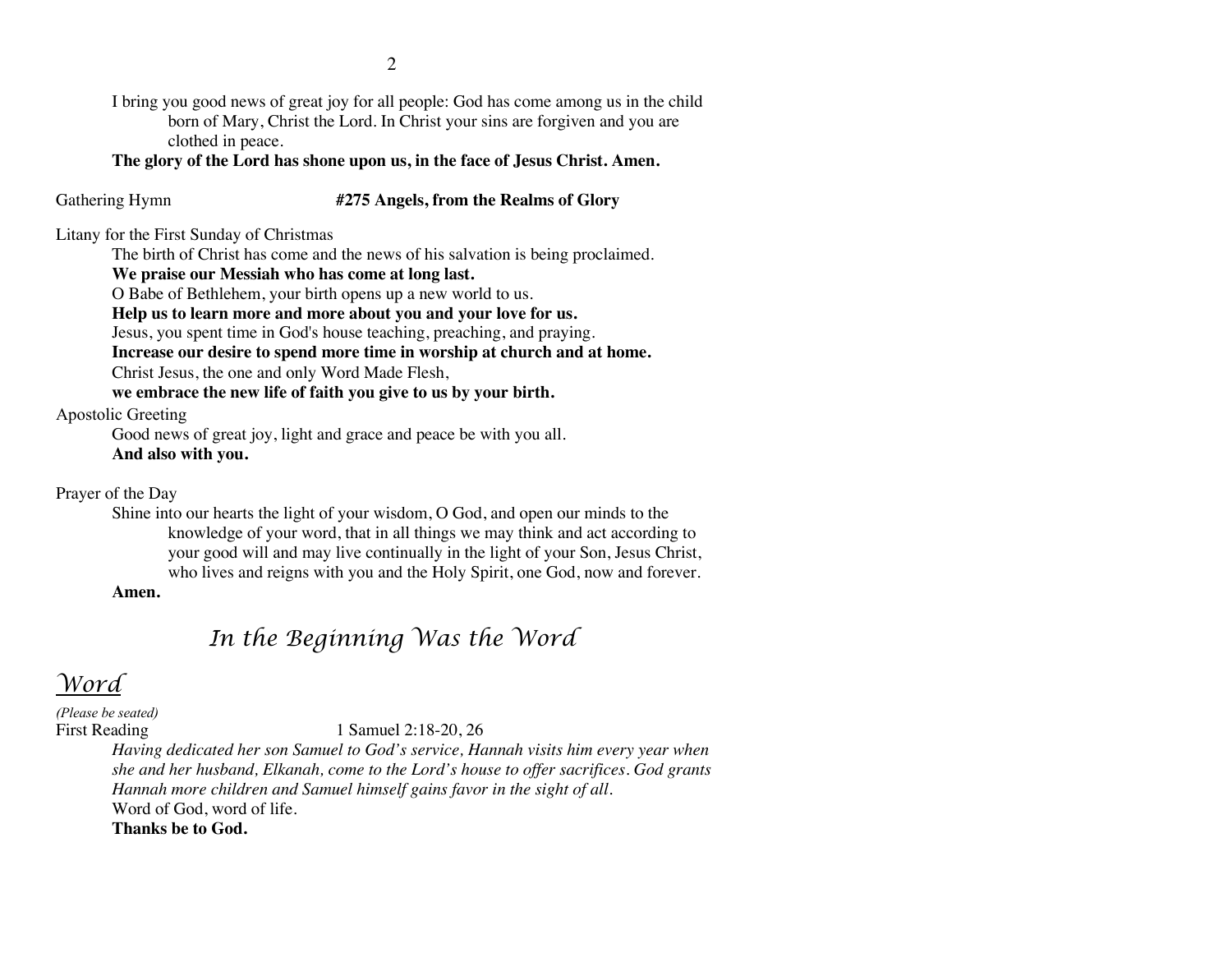Second Reading Colossians 3:12-17

*Just as newly baptized Christians, in the early church, were clothed with white robes upon arising from the baptismal waters, so all who have received God's gift of life in Jesus Christ are covered with the character of Christ.*

Word of God, word of life. **Thanks be to God.**



Text: Luke Wadding, d. 1686. Music: English traditional. Tune: Sussex Carol.

Gospel Luke 2:41-52

*Jesus grew up in a family that went to the Passover festival each year. It was in this environment of faithful adherence to the law that Jesus grew into spiritual maturity and an understanding if his identity and mission.*

The holy gospel according to Luke, the  $2<sup>nd</sup>$  chapter.

### **Glory to you, O Lord.**

The Gospel of the Lord for you this day. **Praise to you, O Christ.**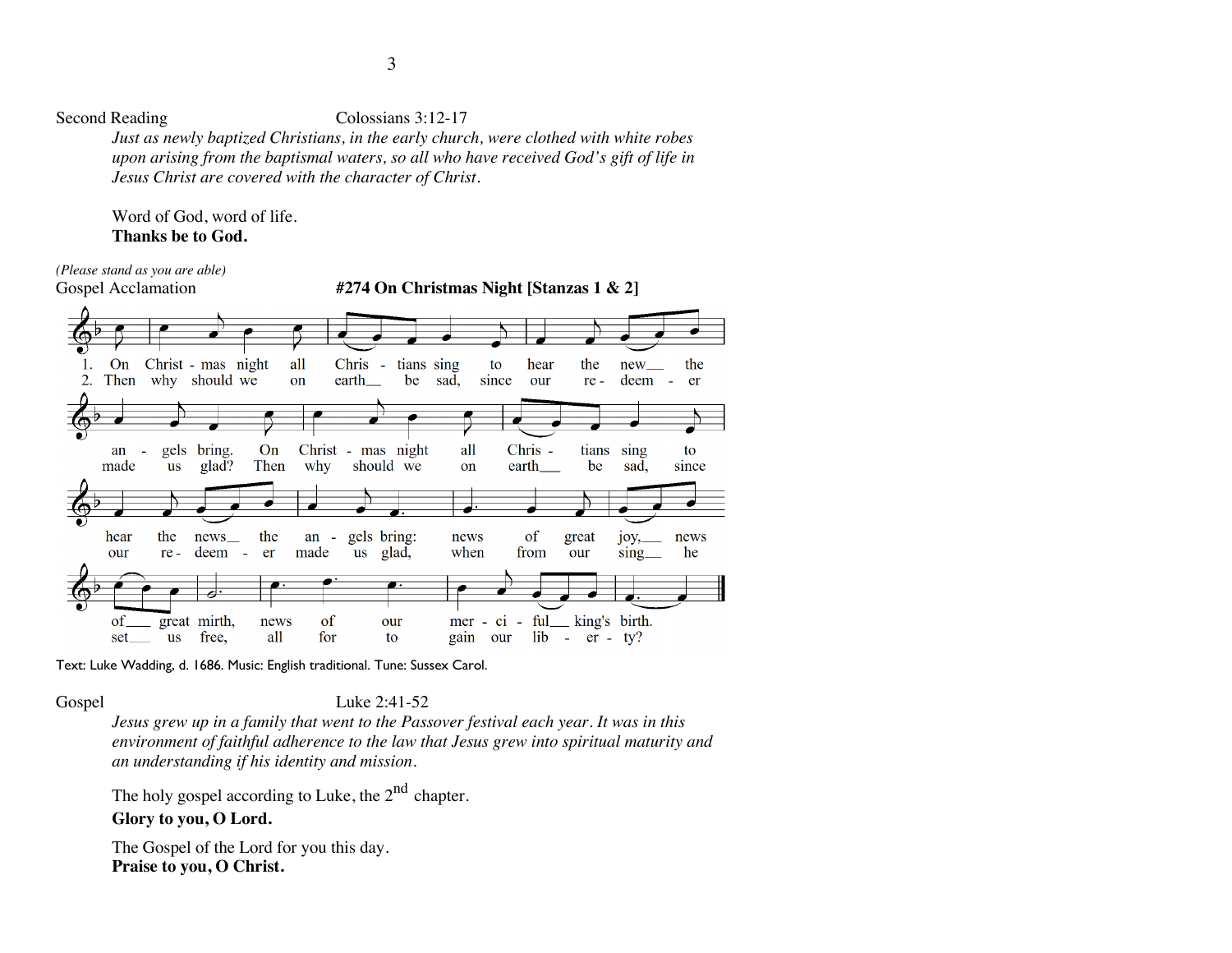

Text: Luke Wadding, d. 1686. Music: English traditional. Tune: Sussex Carol.

*(Please be seated)*

Sermon Pastor Karen Natterstad

**Note about the artwork for today:** The *Finding of the Saviour in the Temple* (1854–60) is a painting by William Holman Hunt intended as an ethnographically accurate version *[Hunt had travelled to the Middle East to create the picture, using local people as models and studying ancient Judaic customs and rituals]* of the child Jesus debating the interpretation of the scripture with learned rabbis. Hunt depicts the moment at which Mary and Joseph find Jesus, while the rabbis in the temple are reacting in various contrasting ways to his discourse, some intrigued, and others angry or dismissive.

*(Please stand as you are able)*

#### Hymn of the Day **#269 Once in Royal David's City**

 *Prayer Cards will be collected during the hymn of the day.*

4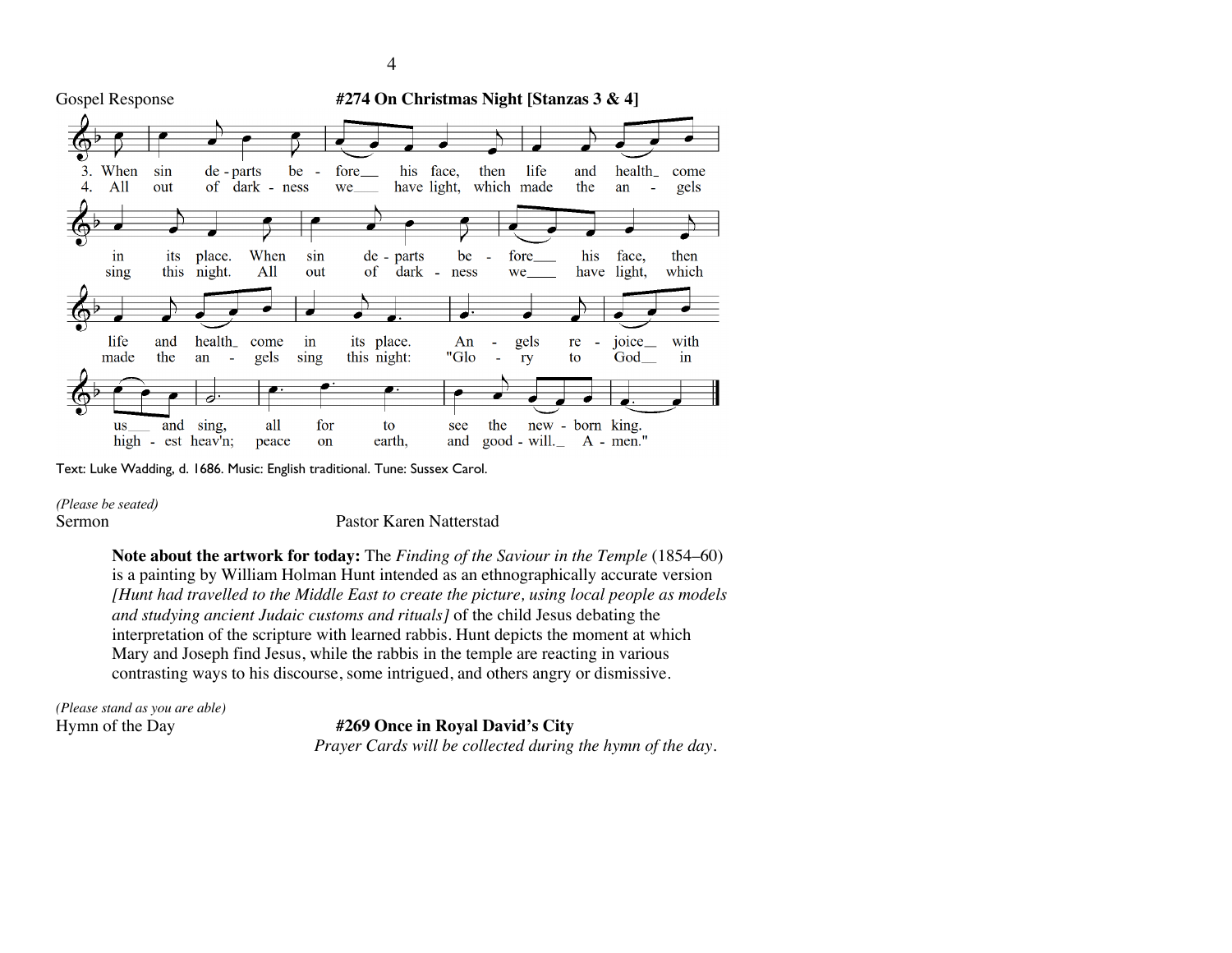Profession of Faith The Nicene Creed

**We believe in one God, the Father, the Almighty, maker of heaven and earth, of all that is, seen and unseen.**

**We believe in one Lord, Jesus Christ, the only Son of God, eternally begotten of the Father, God from God, Light from Light, true God from true God, begotten, not made, of one Being with the Father; through him all things were made.**

**For us and for our salvation** 

**he came down from heaven,** 

**was incarnate of the Holy Spirit and the virgin Mary**

**and became truly human.** 

**For our sake he was crucified under Pontius Pilate;** 

**he suffered death and was buried.** 

**On the third day he rose again in accordance with the scriptures;** 

**he ascended into heaven and is seated at the right hand of the Father.** 

**He will come again in glory to judge the living and the dead, and his kingdom will have no end.**

**We believe in the Holy Spirit, the Lord, the giver of life, who proceeds from the Father and the Son, who with the Father and the Son is worshiped and glorified, who has spoken through the prophets. We believe in one holy catholic and apostolic church. We acknowledge one baptism for the forgiveness of sins. We look for the resurrection of the dead, and the life of the world to come. Amen.**

#### *(Please be seated)*

Prayers of Intercession

Joining our voices with the heavenly host and Christians throughout time and space, let us pray for the church, the world, and all in need.

…Merciful God, **receive our prayer.**

Rejoicing in your Word made flesh among us, we commend these prayers to you, confident of your grace and love made known to us in Jesus Christ, our Savior. **Amen.**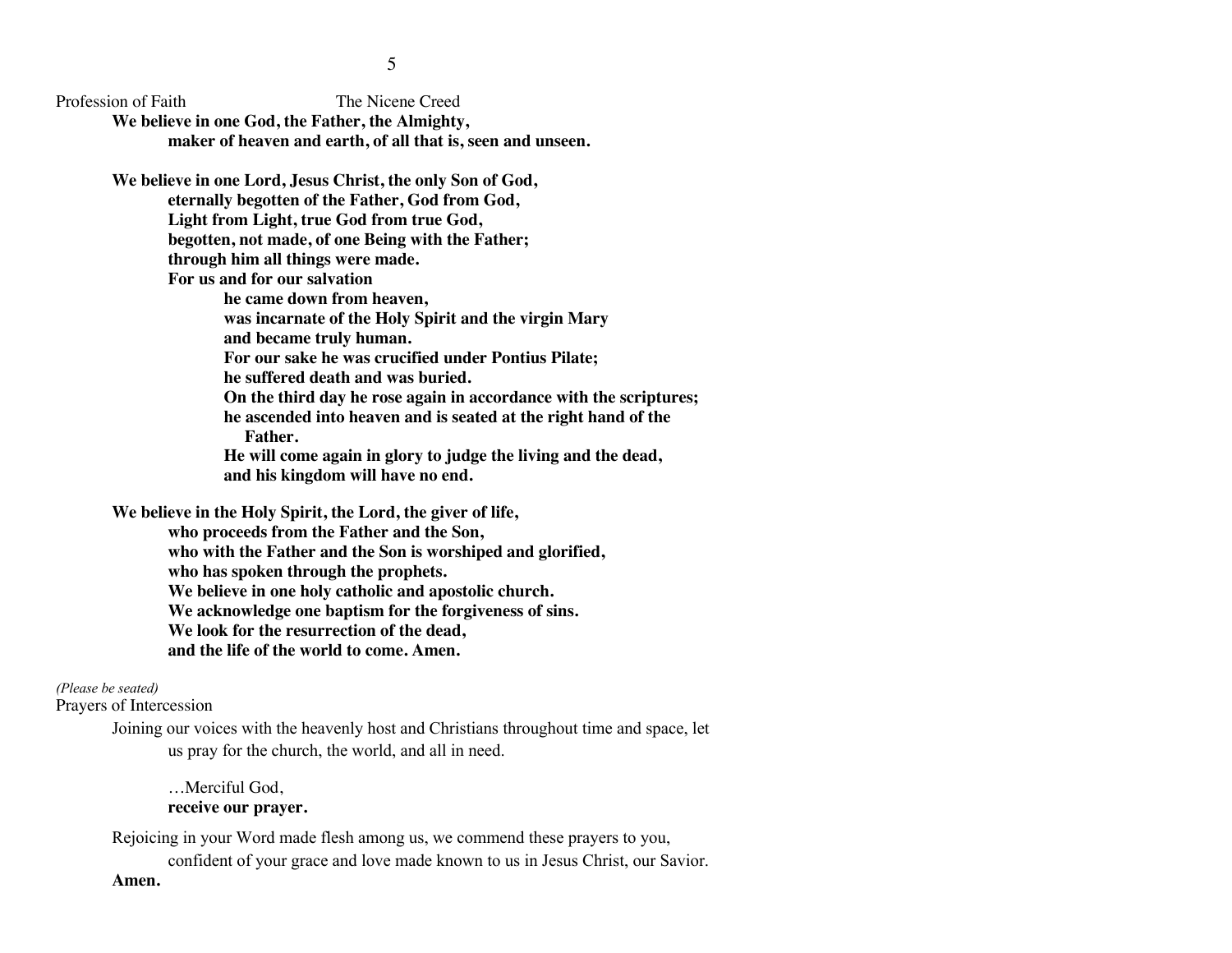Sharing the Peace of Christ

At the birth of Christ the angels sang a song of peace and goodwill. May the peace of the Lord be with you always.

#### **And also with you.**

# *And the Word was Made Flesh*

# *Meal*

*(Please be seated)*

*(Please stand as you are able)*

Musical Offering *What Child Is This?* arr. by David Schwoebel

#### Offertory Carol **#284 'Twas in the Moon of Wintertime**

#### Offering Prayer

Let us pray. Almighty God, you sent your Son to join our human family.

**"Why were you searching for me?" he said. "Didn't you know I had to be in my Father's house?"**

And by our Savior's presence here, you offer us entry into your holy family.

#### **We are your children. Accept these gifts with joy.**

Teach us, by the example Jesus, to give more fully of ourselves. Through Jesus Christ, our Lord and Savior.

**Amen.**

Eucharistic Prayer

Words of Institution

#### The Lord's Prayer

Gathered into one by the Holy Spirit, let us pray as Jesus taught us.

**Our Father in heaven, hallowed be your name,** 

**your kingdom come, your will be done,** 

**on earth as in heaven.**

**Give us today our daily bread.** 

**Forgive us our sins** 

**as we forgive those who sin against us.** 

**Save us from the time of trial and deliver us from evil.**

**For the kingdom, the power,** 

**and the glory are yours, now and forever. Amen.**